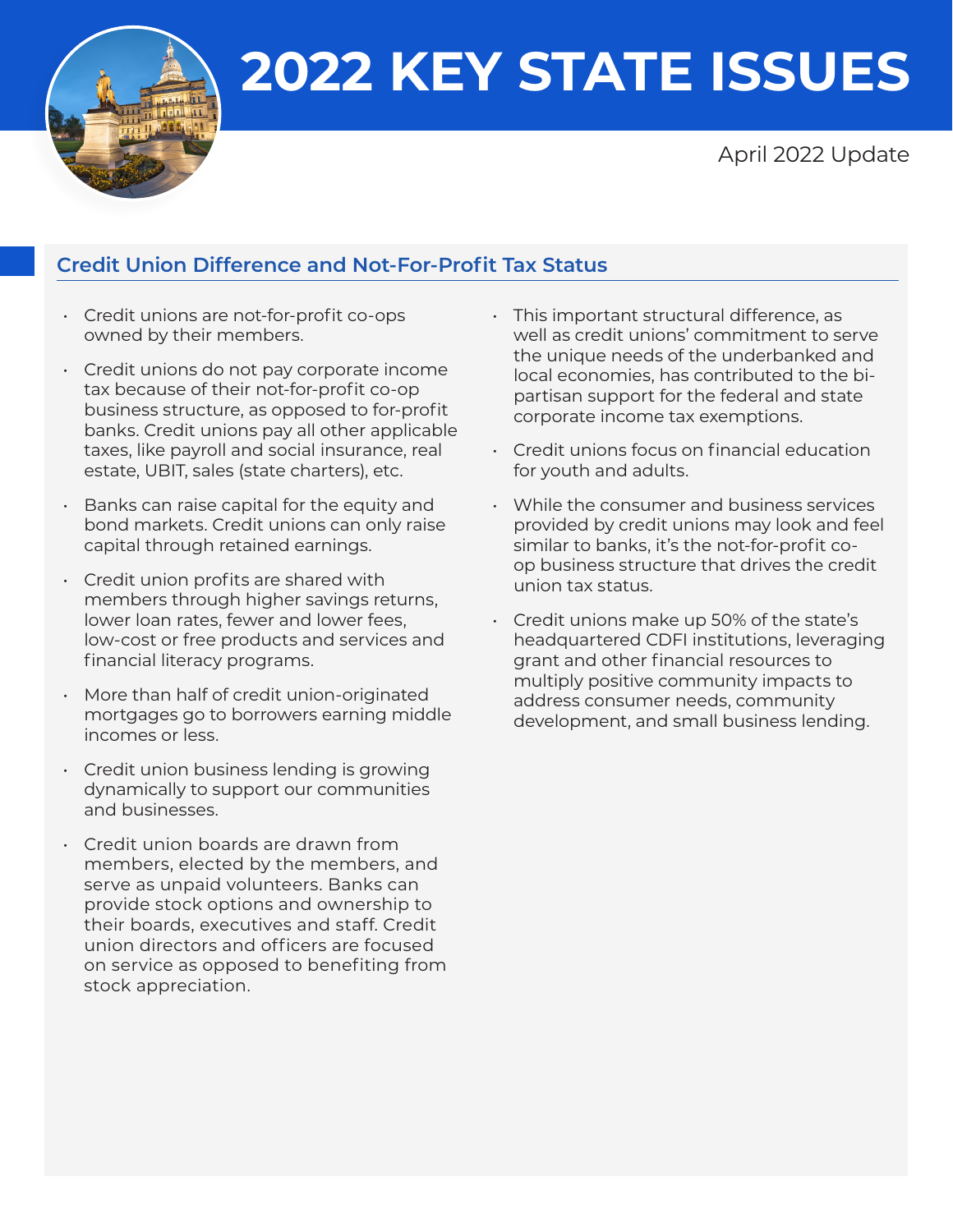# **Small-Dollar Loans by Payday Lenders**

- HB 4004 was introduced, allowing payday lenders to offer \$2,500 installment loans (from 90-365 days) with monthly service fees equating to 132% APR.
- MCUL opposes HB 4004 and encourages legislators to explore meaningful and nonpredatory solutions to address the need for additional financial products in the market.
- Credit unions have long opposed payday lending in general and the expansion of authority for payday licensees into this space. Our members are too familiar with the negative effects and cycle of debt that many borrowers experience when using payday loans.
- Many credit unions offer alternative products to help borrowers avoid these types of loans, provide free financial counseling and will work with members in their individual situations when they need help. The triple-digit APR of this proposed product dwarfs Michigan usury caps, allowable rates for PALs and the rates of legitimate alternative products offered by credit unions.
- While this bill incorporates some additional consumer protections, such as "ability to repay" (ATR) requirements, the legislation still allows the high-priced loan to be renewed by another small loan. A lender could loan to a borrower that has an outstanding small loan or payday loan from another provider, leaving the window open for cyclical renewals on products that are difficult for vulnerable borrowers to pay back.
- The COVID-19 crisis has wreaked havoc on our economy and many people's ability to make ends meet. The legislature should carefully consider the impact of new lending products, when challenged borrowers are at their most vulnerable. Rather, we should be looking at appropriate regulatory relief for traditional financial institutions and ways to foster more affordable emergency consumer lending.
- The House Regulatory Reform Committee held it's first hearing on the legislation in February. We voiced our opposition to HB 4004 in that committee hearing and will continue to meet with lawmakers on this issue.
- HB 4828 was introduced by Representative Cara Clemente to require that the Department of Insurance and Financial Services (DIFS) study the payday lending industry in the state of Michigan yearly for a period of 7-years.
- MCUL supports HB 4828 and believes that a study on the payday lending industry is needed to ascertain the current landscape and evaluate what sort of product (if any) is needed to fill a potential gap.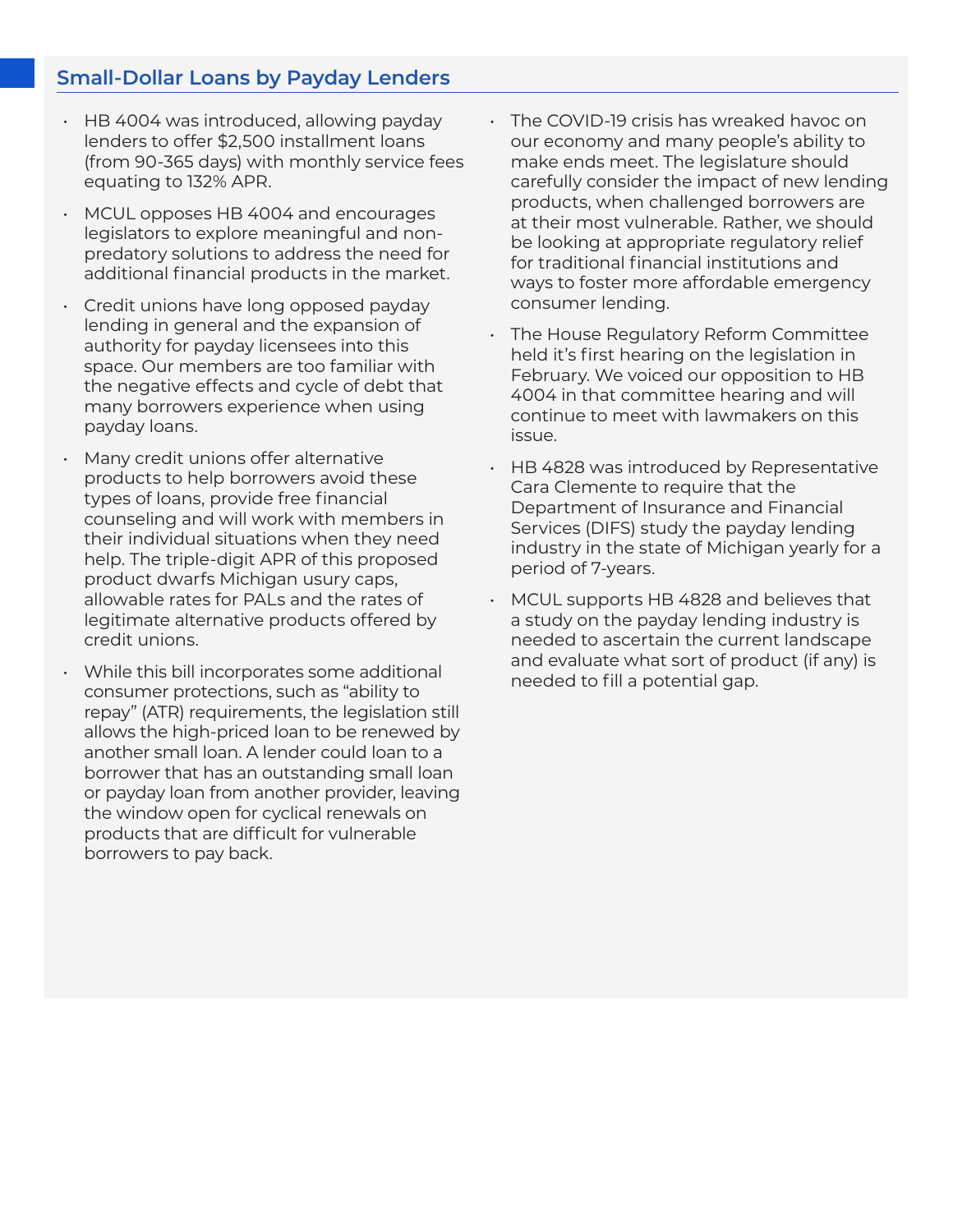#### **Data Security and Privacy**

- Since 2005, thousands of data breaches have occurred; more than 8 billion records were exposed in Q1 2020. In 2019, 16 billion records (credit cards, addresses, phone numbers, etc.) have been exposed. The retail industry's current method of self-policing without adequate security standards is clearly not working.
- A cyber attack occurs every 39 seconds. If retailers are not properly protecting the data they collect on their consumers, they should be responsible for when the data is accessed by outside sources.
- Financial institutions are forced to assume the costs related to breaches, including card replacement, fraud control, member communication and fraudulent transaction cost.
- While a federal standard is the preferred method of addressing this issue, our team will continue to push for a state solution to this problem.
- Senator Wayne Schmidt has introduced cybersecurity legislation (SB 672) that would provide protections for businesses that adhere to industry data/cybersecurity standards. This legislation passed the Senate and is awaiting a hearing in House Financial Services.

## **Michigan Uniform Assignment of Rents Act**

- The Michigan Uniform Assignment of Rents Act will provide the framework for the creation, perfection and enforcement of security interests in rents. The legislation applies to transactions in which the credit union is entering into a mortgage with a rental property (residential, commercial or industrial rental).
- Currently, in order to have the right to collect rental income in the event of a default, the credit union must contract for this. This legislation would automatically allow this right to collect rental income to any mortgage on rental property. The credit union upon default by the borrower would only have to file to perfect the security interest and provide notice to the tenant of the borrowers default and the credit unions ability to collect rents.
- The MCUL is in support of HB 4799-4800 introduced by Representatives Graham Filler and Kyra Harris Bolden to create the Michigan Uniform Assignment of Rents Act.
- HB 4799-4800 have been voted out of the House Judiciary Committee and off the House floor. Now they await a hearing in the Senate.